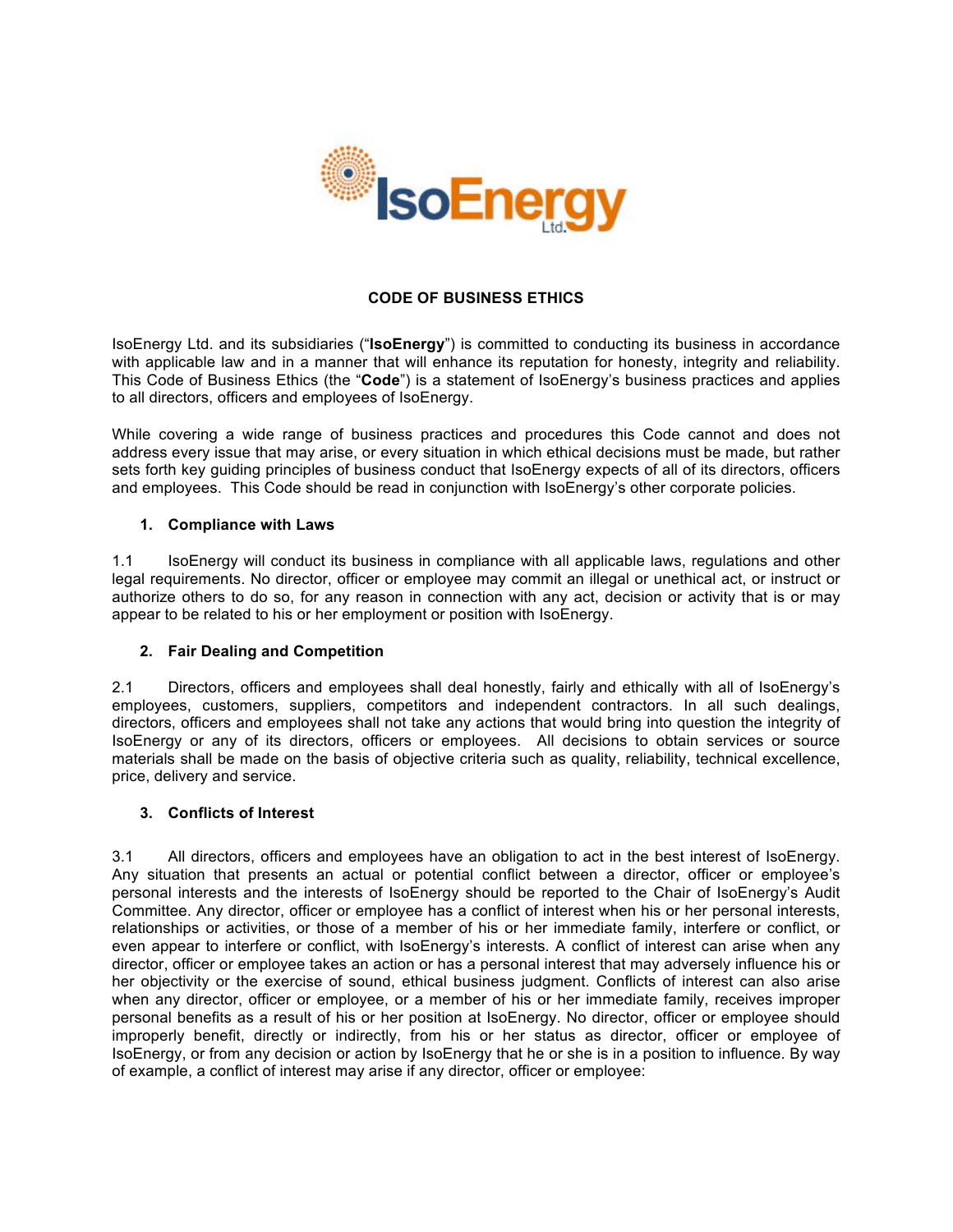- (a) Has a material personal interest in a transaction or agreement involving IsoEnergy;
- (b) Accepts a gift, service, payment or other benefit (other than a nominal gift) from a competitor, supplier, or customer of IsoEnergy, or any entity or organization with which IsoEnergy does business or seeks or expects to do business;
- (c) Lends to, borrows from, or has a material interest in a competitor, supplier, or customer of IsoEnergy, or any entity or organization with which IsoEnergy does business or seeks or expects to do business (other than routine investments in publicly traded companies);
- (d) Knowingly competes with IsoEnergy or diverts a business opportunity from IsoEnergy;
- (e) Serves as an officer, director, employee, consultant, or in any management capacity, in an entity or organization with which IsoEnergy does business or seeks or expects to do business (other than routine business involving immaterial amounts, in which the director, officer or employee has no decision-making or other role);
- (f) Knowingly acquires, or seeks to acquire an interest in property (such as real estate, patent rights, securities, or other properties) where IsoEnergy has, or might have, an interest;
- (g) Has a material interest in an entity or organization with which IsoEnergy does business or seeks or expects to do business; or
- (h) Participates in a venture in which IsoEnergy has expressed an interest.

3.2 Directors, officers and employees are expected to use common sense and good judgment in deciding whether a potential conflict of interest may exist.

## **4. Confidential Information and Insider Trading**

4.1 All non-public information about IsoEnergy or its partners should be considered confidential information. To use non-public information for personal financial benefit or to "tip" others who might make an investment decision on the basis of this information is not only unethical but also illegal. If you have any questions, please consult the Chair of IsoEnergy's Audit Committee.

4.2 Directors, officers and employees must maintain the confidentiality of information entrusted to them by IsoEnergy or its customers, except when disclosure is authorized or legally mandated. Confidential information includes all non-public information that might be of use to competitors or might be harmful to IsoEnergy or its partners and associates, if disclosed.

## 5. **Protection and Proper Use of Corporate Assets and Opportunities**

5.1 Directors, officers and employees are responsible for protecting IsoEnergy's assets, including establishing and maintaining appropriate internal controls to safeguard its assets against loss from unauthorised or improper use or disposition.

5.2 IsoEnergy's resources include company time, materials, supplies, equipment, information, electronic mail and computer systems. These resources are generally only to be used for business purposes. Limited personal use of these assets is allowed. However, since excessive personal use can be costly and impact profitability, we are expected to use good judgment. All directors, officers and employees shall use IsoEnergy's assets and resources responsibly and for legitimate business purposes.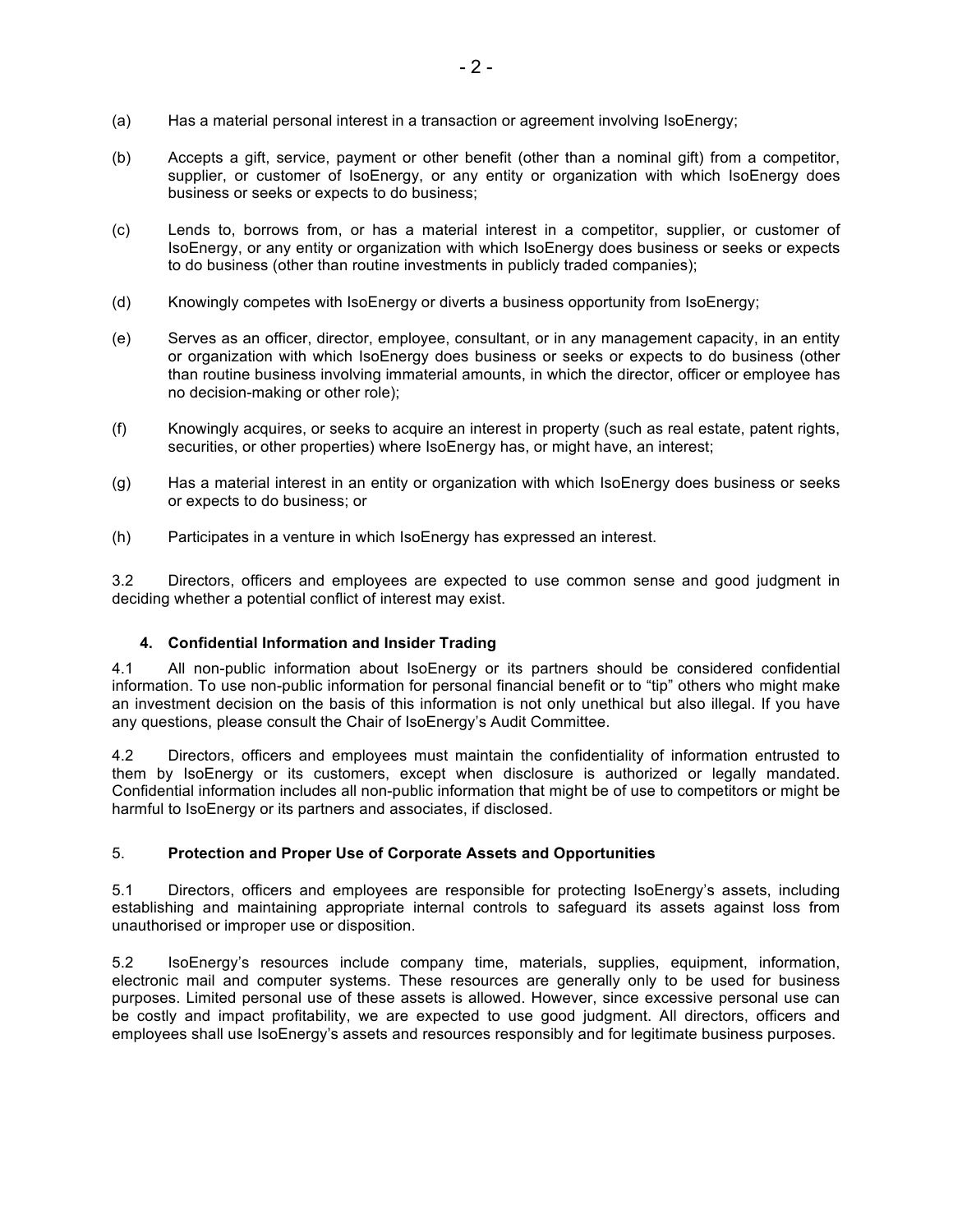# **6. ANTI-BRIBERY AND ANTI-CORRUPTION**

6.1 IsoEnergy is fully committed to complying with Canada's *Corruption of Foreign Public Officials Act* and any other anti-bribery or anti-corruption laws that may be applicable. Accordingly, directors, officers and employees are prohibited from paying, offering, giving, authorizing or promising either directly or indirectly, of anything of value to any government official in order to secure an improper advantage, obtain or retain business, or direct business to any other person or entity. The Chief Executive Officer shall use reasonable efforts to ensure that IsoEnergy's agents, advisers, consultants or anyone who otherwise provides services on IsoEnergy's behalf understand and comply with this prohibition. In very limited circumstances, certain minor gifts, payments or reimbursements to government officials may be permitted but only if approved by the Chief Executive Officer.

### **7. PUBLIC DISCLOSURE**

7.1 IsoEnergy applies the highest ethical standards in its financial and non-financial reporting and follows all applicable securities laws, rules and regulations regarding financial and non-financial reporting. It is critical to the reputation of IsoEnergy that information provided to management and the public is accurate, complete and timely. Misstating information can carry serious criminal and civil fines and penalties for IsoEnergy and personal criminal liability for directors, officers and employees.

7.2 All directors, officers and employees must maintain books, accounts and records according to International Financial Reporting Standards and record transactions in a timely manner. No director, officer or employee shall manipulate financial accounts, records or reports or take any action or cause anyone else to take any action to influence, coerce, manipulate or mislead auditors for the purpose of rendering financial statements misleading. Directors, officers and employees should talk to someone in management immediately if he or she subject to pressure or threats to use questionable accounting techniques, manage earnings or manipulate results in any way.

7.3 Fraud, or the potential for fraud, compromises the integrity of IsoEnergy's financial reporting system and the safety of its assets, both physical and intellectual. If any director, officer or employee becomes aware of fraud in any amount, or suspect fraud or become aware of allegations of fraud committed by anyone that could result in a material misstatement in financial statements, it should be promptly reported to his or manager. Directors, officers and employees may also report such concerns to the Chief Financial Officer or the Chair of the Audit Committee.

7.4 The Audit Committee reviews concerns regarding questionable accounting, internal financial controls (including internal accounting controls) and auditing matters and has established a procedure to allow for confidential, anonymous submission of concerns by employees to the Chief Financial Officer who will submit the concern to the Chair of the Audit Committee. All such concerns will be investigated and the Audit Committee to the extent appropriate.

7.5 All directors, officers and employees responsible for information security and must be aware of information security processes and policies and take steps to reduce the risk of security breaches. Directors, officers and employees must follow all policies and procedures related to the protection of information and information resources, including network access and appropriate use of the Internet and e-mail. Directors, officers and employees must not let personal use of information system technologies interfere with business activities or incur unnecessary cost and must not use IsoEnergy's computer resources to view, retrieve or send messages or material that are pornographic, violent, hate-related, bigoted, racist or other otherwise offensive or illegal.

7.6 IsoEnergy's integrity can be seriously questioned if records are not retained for the appropriate length of time or are not disposed of properly. Failure to retain records for the required amount of time places IsoEnergy at risk for possible penalties, fines and other sanctions. It could also put IsoEnergy at a serious disadvantage in any litigation. All directors, officers and employees must manage IsoEnergy's business records in accordance with applicable procedures and not knowingly destroy, alter, or falsify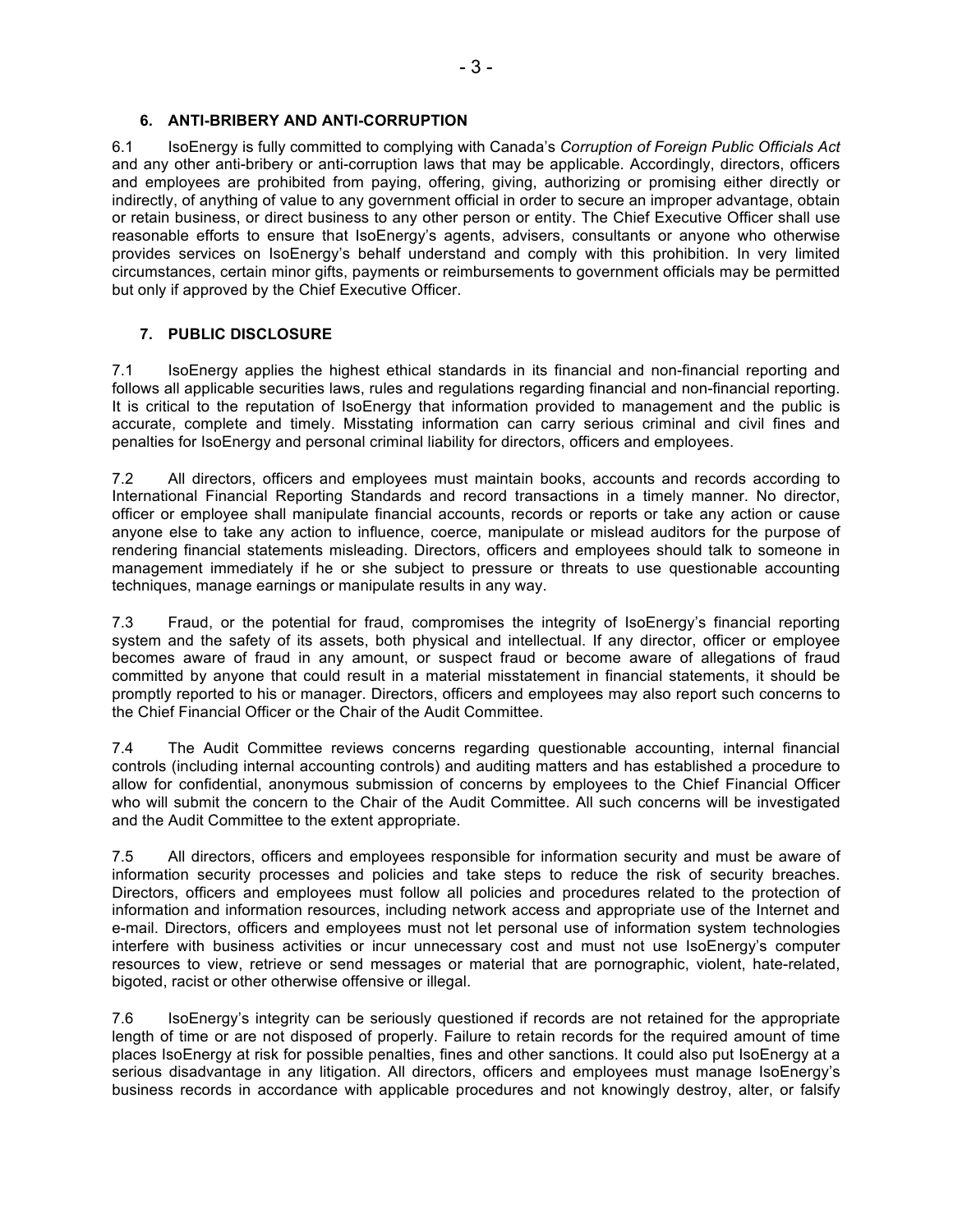records in order to impede any pending or potential internal, civil, or governmental investigation or proceeding.

7.7 In protecting IsoEnergy's resources, IsoEnergy reserves the right to periodically monitor access and contents of IsoEnergy's computer systems and networks. No director, officer or employee should assume any right to privacy of electronic data, including email, residing on IsoEnergy's computer resources.

## **8. Health, Safety and Environment**

8.1 IsoEnergy is committed to providing a safe and healthy working environment and protecting the environment with standards and programs that meet industry standards and applicable government codes, standards and regulations in all jurisdictions in which it does business.

8.2 All directors, officers and employees must comply with all applicable environmental, health and safety laws, regulations, permits and other requirements, follow work instructions or procedures on environmental, health and safety laws, regulations and risk management, and apply our training to protect others, the environment and ourselves. Directors, officers and employees must promptly report to its respective supervisor or other appropriate people all environmental, health and safety incidents and report to work fit to perform their duties and be free of the effects of alcohol or drugs at work.

# **9. Employment Practices**

9.1 IsoEnergy is committed to a workplace environment where everyone is treated with dignity, fairness and respect. All directors, officers and employees have the right to work in an atmosphere that provides equal employment opportunities and is free of discriminatory practices and harassment.

9.2 IsoEnergy's employment decisions will be based on reasons related to its business, such as job performance, individual skills and talents, and other business/related factors. IsoEnergy requires adherence to all applicable federal, provincial and state employment laws. In addition to any other requirements of applicable laws in a particular jurisdiction, IsoEnergy prohibits discrimination in any aspect of employment based on race, national or ethnic origin, colour, religion, age, gender, sexual orientation, marital status, family status, disability, political beliefs, within the meaning of applicable laws.

9.3 There will be no retaliation against a person who makes a complaint of discrimination in good faith, reports suspected unethical conduct, violations of laws, regulations, or company policies, or participates in an investigation.

## **10. Abusive or Harassing Conduct Prohibited**

10.1 Any form of harassment or any other conduct that interferes with an individual's work performance or creates an intimidating, hostile, or offensive work environment will not be tolerated. Harassment covers a wide range of conduct, from direct requests of a sexual nature to situations where offensive behavior (for example, insults, offensive jokes or slurs or offensive material in the workplace) results in a hostile work environment. All directors, officers and employees must do his or part to ensure a safe and secure workplace in which everyone can perform their duties without fear of harassment.

10.2 Reports of harassment will be promptly and thoroughly investigated in as confidential a manner as possible. IsoEnergy will take immediate and appropriate action if harassment is determined to have occurred.